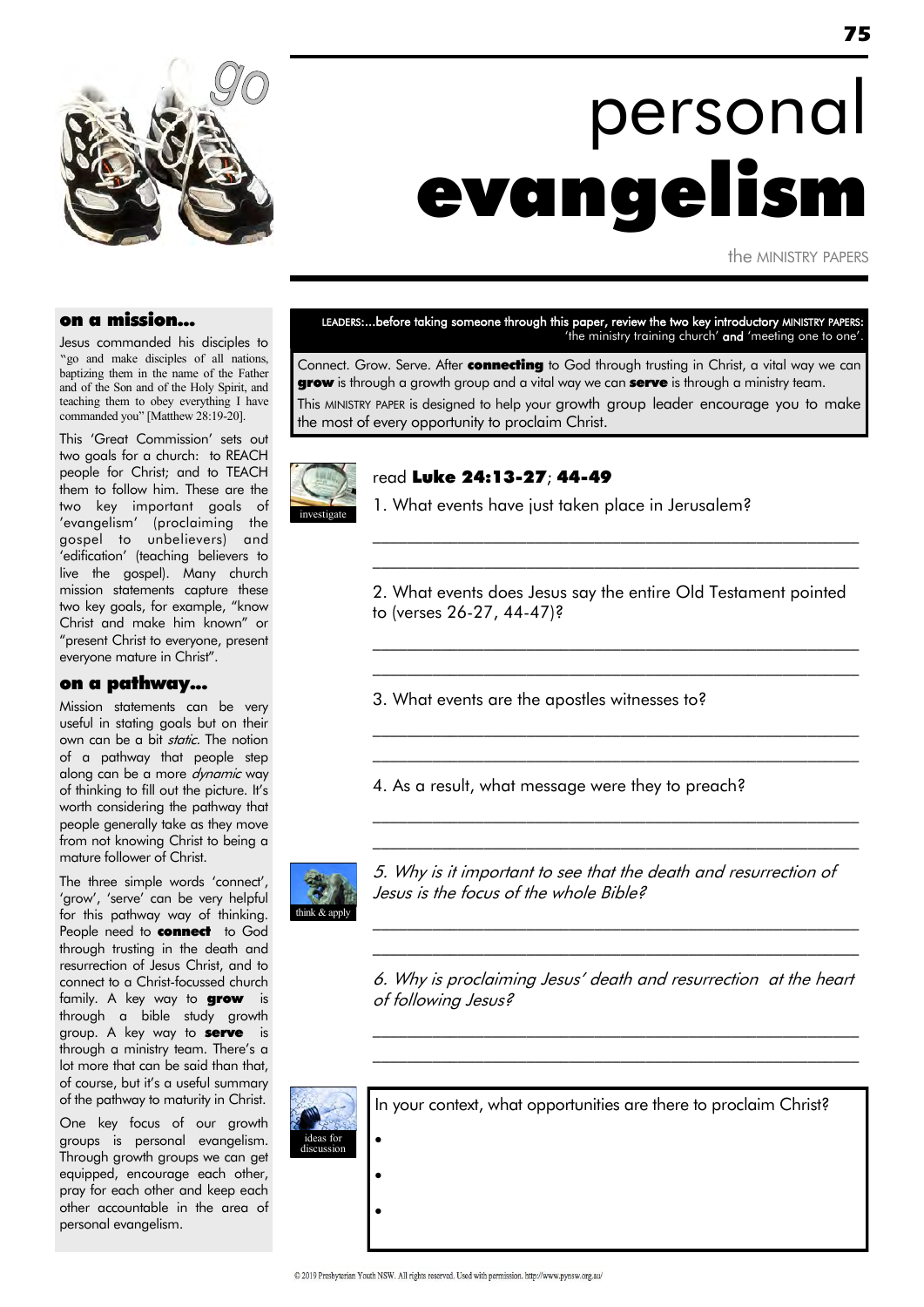### know the gospel

The great event of his death and resurrection is the focus of the whole Bible. Everything that came before this event, pointed forward to it. And we who live after this event, are to proclaim it. Everyone's real problem is their rejection of God. The only solution is God's forgiveness through the death and resurrection of his Son. As Christians, this message demands not only our belief… it demands our witness! As  $1$  Peter  $3:15$  says, we need to "always be ready to speak of the hope we have in Christ".

Try working through the 'Two Ways to Live Bible Study'. When you're finished, use the boxes below to put into your own words each of the six points covered in the gospel outline. Go over it a few times until you can do it from memory.

# God the loving ruler and creator Revelation 4:11 Humanity in rebellion Romans 3:10-12 Jesus, the risen ruler Philippians 2:9-11 Jesus, the man who dies for rebels 1 Peter 3:18  $\mathbf{3}$  God won't let people keep on rebelling forever Hebrews 9:27

The Two Ways to Live John 3:36



#### "I don't know what to say..."

Knowing what to say comes down to being prepared: knowing the gospel. But even when we're clear in our heads what the gospel is – it's not always easy to put it into words when the opportunity arrives!...

That's where gospel outlines like ‗Two Ways to Live' are useful tools. It summarises the whole Bible message really well. It captures the Bible's focus on the death and resurrection of Jesus. It also leads to a clear statement of the choice people have to make in response to the gospel.

It's really worth your while getting to know an outline like this. You can put it into your own words and adapt the way you use it from person to person or situation to situation. But the great benefit it gives you is a few clear steps in your head that you can work through – and know that you've covered the essential points of the gospel.

The Bible Study format of 'Two Ways to Live' (pictured below – available from Matthias Media) is great to take people through. It has a few basic questions and takes only about half an hour to work through with someone.

Of course, there are some other good gospel outlines around you might prefer to use. In the end, these things are

only tools. But choose your tools well – make sure any outline you use has its focus on the death and resurrection of Jesus.

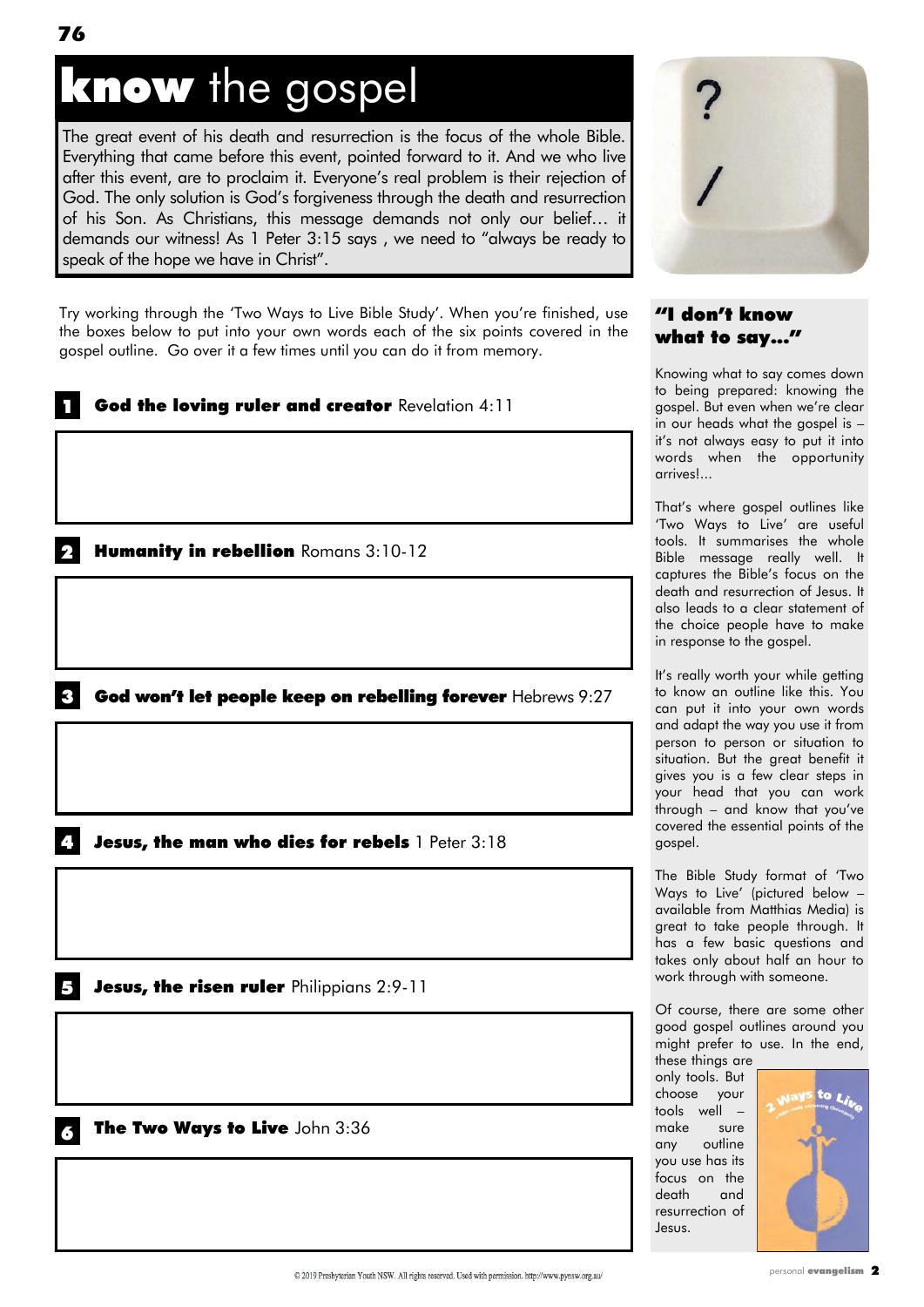

#### "I don't know when to say it ..."

Knowing when to share the gospel with someone is something many of us struggle with. We can be worried about rejection, or about seeming too pushy. However, while a few of us may err on the side of being too 'in your face', most of us err in the other direction! There are a few important things that can help us here:

- remember that sharing the gospel isn't doing something terrible to someone! Rather, it's doing them a favour, like giving them a gift – the greatest gift!
- $\bullet$  try not to focus on your own fears but on the other person's needs – this is a message they need to hear.
- realise that most people are actually more willing to hear about Christ than we've guessed they might be.
- when you're getting to know someone, don't leave it too long to bring up your Christian faith. It can get harder to broach the subject the longer you leave it.
- **•** often our conversations with friends about Jesus are very 'bits and pieces'. Ask them if they'd mind getting the 'big picture' doing a short study like the Two Ways to Live Bible Study.
- remember that it's ultimately the work of the Holy Spirit to change someone's heart towards God. So speak with confidence knowing that their response doesn't rest on your cleverness.
- especially in the light of the previous point, above all PRAY. It's our job to speak, but God's job to save people!

## tell the gospel

I hate aerobics. There's a big difference between aerobics and soccer training, for example. The difference is this: Thursday night soccer training is put into practice on Saturday when you play the game. Aerobics, on the other hand, only leads to more aerobics... never ending practice! Learning gospel outlines must never be like aerobics: all sweat but no outworking. Evangelistic training must be preparation for the *real game*. As Christians, we must not only know the gospel, but tell the gospel. The passages below will help remind us why...



#### read Romans 10:10-15

1. How is someone saved (verse 10)?

2. Who is this salvation for (verses 11-13)?

3. What is needed for people to have the opportunity to be saved (verses 14-15)?

\_\_\_\_\_\_\_\_\_\_\_\_\_\_\_\_\_\_\_\_\_\_\_\_\_\_\_\_\_\_\_\_\_\_\_\_\_\_\_\_\_\_\_\_\_\_\_\_\_\_\_\_\_\_\_\_\_

 $\mathcal{L}_\text{max}$  and the contract of the contract of the contract of the contract of the contract of the contract of

 $\mathcal{L}_\text{max}$  and the contract of the contract of the contract of the contract of the contract of the contract of

\_\_\_\_\_\_\_\_\_\_\_\_\_\_\_\_\_\_\_\_\_\_\_\_\_\_\_\_\_\_\_\_\_\_\_\_\_\_\_\_\_\_\_\_\_\_\_\_\_\_\_\_\_\_\_\_\_

\_\_\_\_\_\_\_\_\_\_\_\_\_\_\_\_\_\_\_\_\_\_\_\_\_\_\_\_\_\_\_\_\_\_\_\_\_\_\_\_\_\_\_\_\_\_\_\_\_\_\_\_\_\_\_\_\_



4. Who played a key part in your salvation? How?

5. Could God use you in this way? Why/why not?



#### read Colossians 4:2-6

1. What does Paul want the Colossians to pray for (verses 2-3)?

 $\mathcal{L}_\text{max}$  and the contract of the contract of the contract of the contract of the contract of the contract of

 $\mathcal{L}_\text{max}$  and the contract of the contract of the contract of the contract of the contract of the contract of

2. Why is he concerned that his preaching be clear (verse 4)?

3. What does he mean by 'making the most of every opportunity' (verse 5)?

4. Why does he want our conversation to be dominated by grace (verse 6)?

 $\mathcal{L}_\text{max}$  and the contract of the contract of the contract of the contract of the contract of the contract of

\_\_\_\_\_\_\_\_\_\_\_\_\_\_\_\_\_\_\_\_\_\_\_\_\_\_\_\_\_\_\_\_\_\_\_\_\_\_\_\_\_\_\_\_\_\_\_\_\_\_\_\_\_\_\_\_\_

 $\mathcal{L}_\text{max}$  and the contract of the contract of the contract of the contract of the contract of the contract of

 $\mathcal{L}_\text{max}$  and the contract of the contract of the contract of the contract of the contract of the contract of

\_\_\_\_\_\_\_\_\_\_\_\_\_\_\_\_\_\_\_\_\_\_\_\_\_\_\_\_\_\_\_\_\_\_\_\_\_\_\_\_\_\_\_\_\_\_\_\_\_\_\_\_\_\_\_\_\_

 $\mathcal{L}_\text{max}$  and the contract of the contract of the contract of the contract of the contract of the contract of



- 5. What should fill our prayers in relation to non-Christians?
- 6. How can we make our message as clear as possible?

7. How can we make the most of every opportunity we have?

8. How can our conversation be dominated by God's grace?